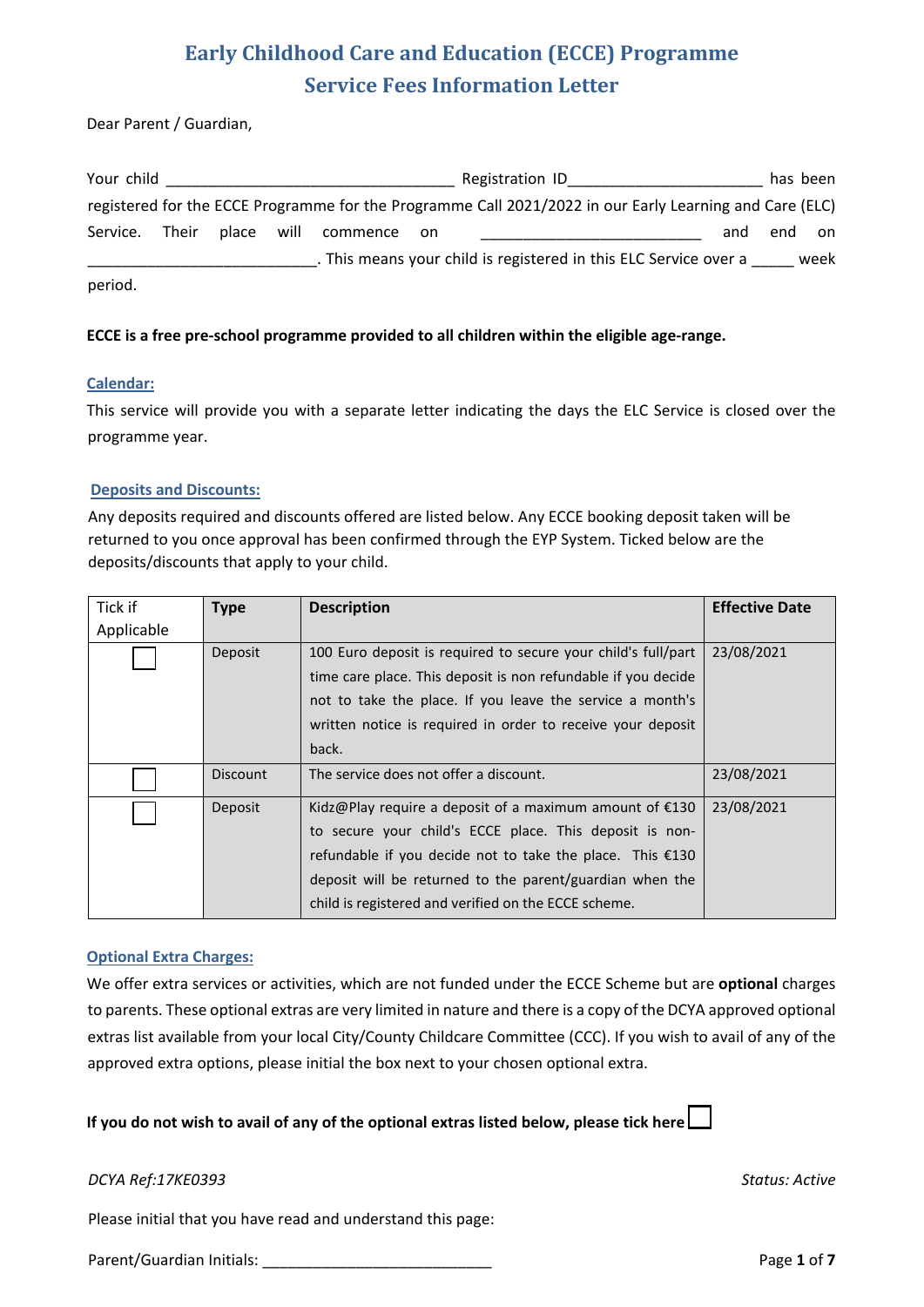### **Please note: You are not obliged to select any optional extras.**

| <b>Details of Optional Extra Charge</b>         |            | Effective Date   Parent Initials |
|-------------------------------------------------|------------|----------------------------------|
| The service does not offer any Optional Extras. | 23/08/2021 |                                  |

**Should you, at any time, wish to withdraw from any of the optional extras selected, you must provide the service with four weeks' notice.**

### **Fees List:**

Our Fees List below outlines the session types that are available within our service and maximum weekly charge for them. The session type(s) that you have requested are ticked in the Fees list below. This service charges on a weekly  $\Box$ /monthly  $\Box$  basis. Your charge is identified in the final column and does not include any optional extras you have chosen from the above.

| Session          | <b>Session</b>           | <b>Session</b> | <b>Number</b>  | <b>Fees including</b> | Fee         | Your Weekly/   | <b>Effective</b> |
|------------------|--------------------------|----------------|----------------|-----------------------|-------------|----------------|------------------|
| <b>Attending</b> | <b>Description</b>       | <b>Type</b>    | of Days        | <b>ECCE (3 free</b>   | excluding   | <b>Monthly</b> | <b>Date</b>      |
|                  |                          |                |                | hours if 38           | <b>ECCE</b> | Charge (incl.  |                  |
|                  |                          |                |                | week/3.5 free         |             | discounts if   |                  |
|                  |                          |                |                | hours if 41           |             | applicable)    |                  |
|                  |                          |                |                | week service)         |             |                |                  |
|                  | <b>Breakfast</b><br>Club | AM             | $\mathbf{1}$   |                       | 5           |                | 23/08/2021       |
|                  | 7:30am-8:30am            |                |                |                       |             |                |                  |
|                  | Part-Time<br>Care        | AM             | $\mathbf{1}$   | 13.10                 | 26          |                | 23/08/2021       |
|                  | ECCE plus 11:30-         |                |                |                       |             |                |                  |
|                  | 1:30                     |                |                |                       |             |                |                  |
|                  | Full<br>Day<br>Care      | AM             | $\mathbf{1}$   | 35.10                 | 48          |                | 23/08/2021       |
|                  | 7.30-18.00pm             |                |                |                       |             |                |                  |
|                  | Part-Time<br>Care        | PM             | $\mathbf{1}$   | 13.10                 | 26          |                | 23/08/2021       |
|                  | ECCE plus 3.10-          |                |                |                       |             |                |                  |
|                  | 17.10pm                  |                |                |                       |             |                |                  |
|                  | <b>Bluebells</b>         | AM             | $\overline{2}$ | $\mathbf{0}$          | $\mathbf 0$ |                | 23/08/2021       |
|                  | Morning                  |                |                |                       |             |                |                  |
|                  | <b>ECCE</b><br>Sessional |                |                |                       |             |                |                  |
|                  | 8.40am-11.40am           |                |                |                       |             |                |                  |
|                  | <b>Bluebells</b>         | PM             | $\overline{2}$ | $\mathbf 0$           | $\mathbf 0$ |                | 23/08/2021       |
|                  | Afternoon                |                |                |                       |             |                |                  |
|                  | ECCE<br>Sessional        |                |                |                       |             |                |                  |
|                  | 12.20pm                  |                |                |                       |             |                |                  |
|                  | 3.20pm                   |                |                |                       |             |                |                  |

### *DCYA Ref:17KE0393 Status: Active*

Please initial that you have read and understand this page:

Parent/Guardian Initials: \_\_\_\_\_\_\_\_\_\_\_\_\_\_\_\_\_\_\_\_\_\_\_\_\_\_\_ Page **2** of **7**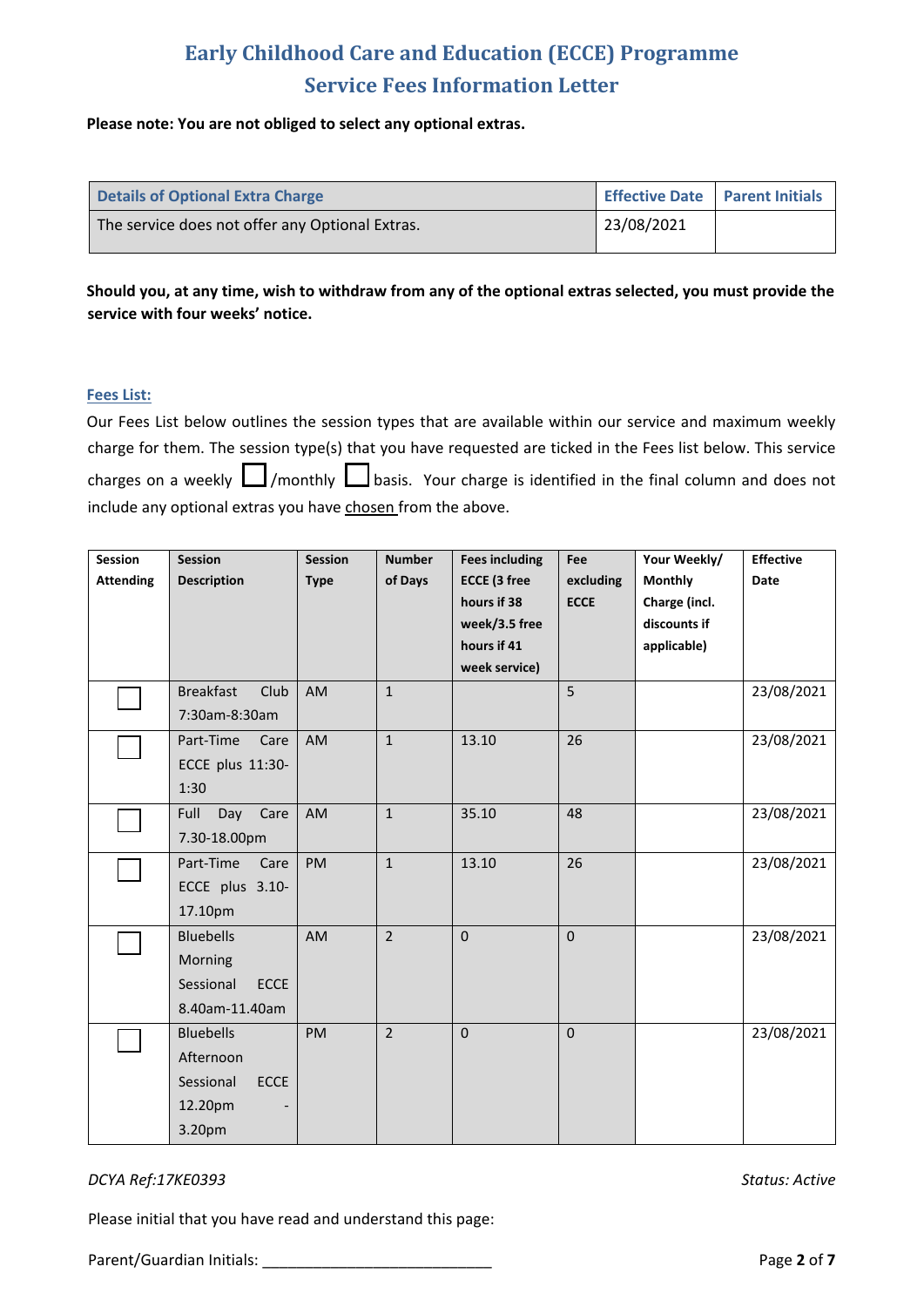| Sunflowers                   | AM | $\overline{2}$ | $\pmb{0}$   | $\pmb{0}$ | 23/08/2021 |
|------------------------------|----|----------------|-------------|-----------|------------|
| Morning                      |    |                |             |           |            |
| Sessional<br><b>ECCE</b>     |    |                |             |           |            |
| 8.30am-11.30am<br>Sunflower  |    | $\overline{2}$ |             | $\pmb{0}$ |            |
| Afternoon                    | PM |                | $\mathbf 0$ |           | 23/08/2021 |
| Sessional<br>ECCE            |    |                |             |           |            |
| 12.10pm                      |    |                |             |           |            |
| 3.10pm                       |    |                |             |           |            |
| <b>Breakfast</b><br>Club     | AM | $\overline{2}$ |             | 10        | 23/08/2021 |
| 7:30am-8:30am                |    |                |             |           |            |
| Non ECCE Session             | PM | $\overline{2}$ | $\mathbf 0$ | 32        | 23/08/2021 |
| Sunflowers                   |    |                |             |           |            |
| 12:10-3:10pm                 |    |                |             |           |            |
| Non ECCE Session             | AM | $\overline{2}$ | $\mathbf 0$ | 32        | 23/08/2021 |
| <b>Bluebells</b><br>$8:40-$  |    |                |             |           |            |
| 11:40am<br>Non ECCE Session  |    | $\overline{2}$ |             |           |            |
| Bluebells 12:20-             | PM |                | $\mathbf 0$ | 32        | 23/08/2021 |
| 3:20pm                       |    |                |             |           |            |
| Non ECCE Session             | AM | $\overline{2}$ | $\pmb{0}$   | 32        | 23/08/2021 |
| Sunflowers 8:30-             |    |                |             |           |            |
| 11:30am                      |    |                |             |           |            |
| Part-Time<br>Care            | AM | $\overline{2}$ | 26.20       | 52        | 23/08/2021 |
| ECCE plus 11:30-             |    |                |             |           |            |
| 1:30                         |    |                |             |           |            |
| Full<br>Day Care             | AM | $\overline{2}$ | 70.20       | 96        | 23/08/2021 |
| 7.30-18.00pm                 |    |                |             |           |            |
| Part-Time Care   PM          |    | $\overline{2}$ | 26.20       | 52        | 23/08/2021 |
| ECCE plus 3.10-              |    |                |             |           |            |
| 17.10pm                      |    |                |             |           |            |
| <b>Bluebells</b>             | AM | $\overline{3}$ | $\pmb{0}$   | $\pmb{0}$ | 23/08/2021 |
| Morning                      |    |                |             |           |            |
| Sessional<br><b>ECCE</b>     |    |                |             |           |            |
| 8.40am-11.40am               |    |                |             |           |            |
| <b>Bluebells</b>             | PM | $\overline{3}$ | $\pmb{0}$   | $\pmb{0}$ | 23/08/2021 |
| Afternoon                    |    |                |             |           |            |
| Sessional<br>ECCE<br>12.20pm |    |                |             |           |            |
| 3.20pm                       |    |                |             |           |            |
|                              |    |                |             |           |            |
| Sunflowers                   | AM | $\overline{3}$ | $\pmb{0}$   | $\pmb{0}$ | 23/08/2021 |

### *DCYA Ref:17KE0393 Status: Active*

Please initial that you have read and understand this page:

Parent/Guardian Initials: \_\_\_\_\_\_\_\_\_\_\_\_\_\_\_\_\_\_\_\_\_\_\_\_\_\_\_ Page **3** of **7**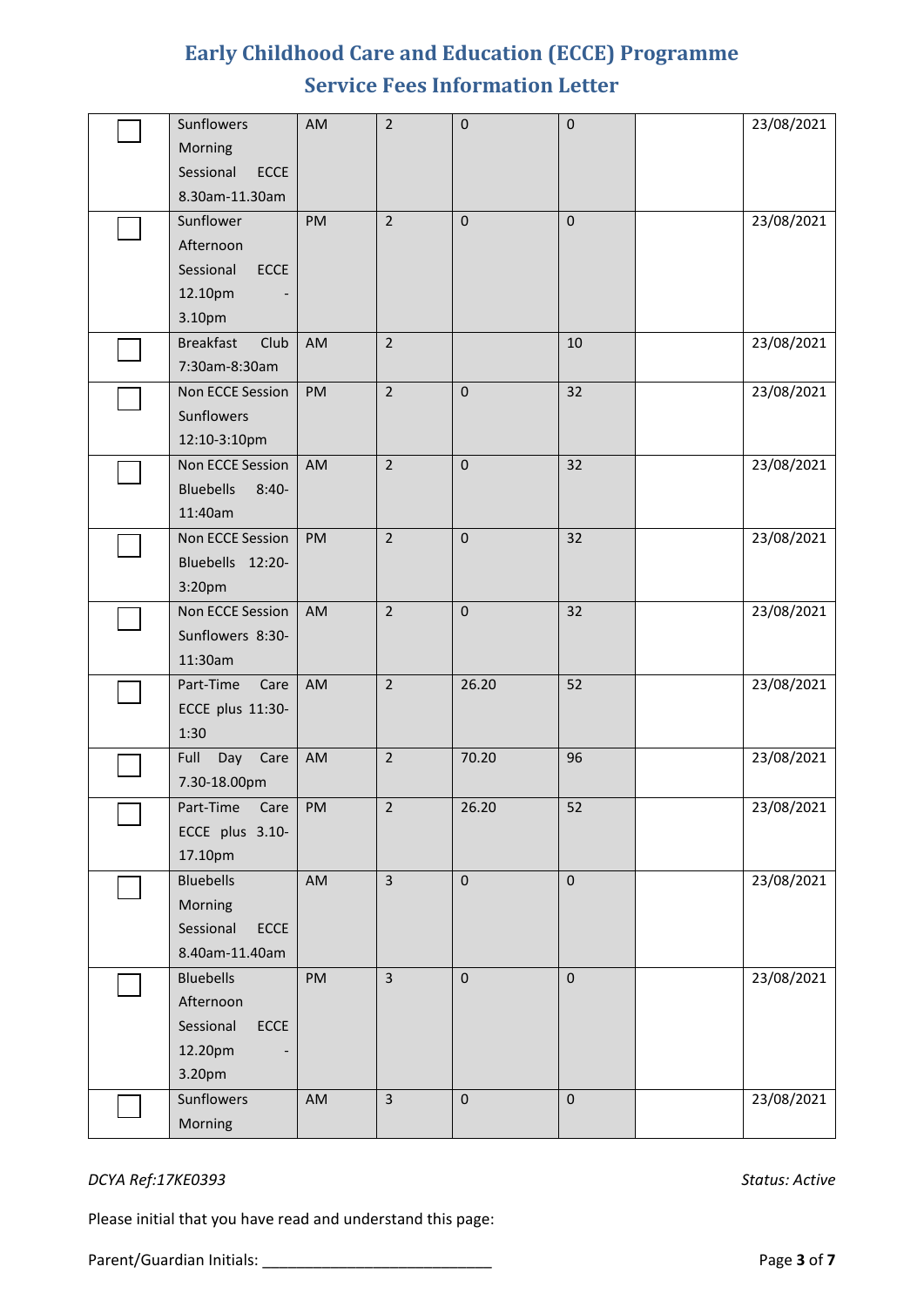| Sessional<br><b>ECCE</b>                                                  |           |                         |             |             |            |
|---------------------------------------------------------------------------|-----------|-------------------------|-------------|-------------|------------|
| 8.30am-11.30am                                                            |           |                         |             |             |            |
| Sunflower<br>Afternoon<br>Sessional<br><b>ECCE</b><br>12.10pm<br>3.10pm   | <b>PM</b> | $\overline{3}$          | $\mathbf 0$ | $\pmb{0}$   | 23/08/2021 |
| <b>Breakfast</b><br>Club<br>7:30am-8:30am                                 | AM        | $\overline{3}$          |             | 15          | 23/08/2021 |
| Non ECCE Session<br>Sunflowers<br>12:10-3:10pm                            | PM        | $\overline{3}$          | $\mathbf 0$ | 48          | 23/08/2021 |
| Non ECCE Session<br><b>Bluebells</b><br>$8:40-$<br>11:40am                | AM        | $\overline{3}$          | $\mathbf 0$ | 48          | 23/08/2021 |
| Non ECCE Session<br>Bluebells 12:20-<br>3:20pm                            | PM        | $\overline{3}$          | $\mathbf 0$ | 48          | 23/08/2021 |
| Non ECCE Session<br>Sunflowers 8:30-<br>11:30am                           | AM        | $\overline{3}$          | $\mathbf 0$ | 48          | 23/08/2021 |
| Part-Time<br>Care<br>ECCE plus 11:30-<br>1:30                             | AM        | $\overline{3}$          | 39.30       | 78          | 23/08/2021 |
| Full<br>Day<br>Care<br>7.30-18.00pm                                       | AM        | $\overline{3}$          | 105.30      | 144         | 23/08/2021 |
| Part-Time<br>Care<br>ECCE plus 3.10-<br>17.10pm                           | PM        | $\overline{\mathbf{3}}$ | 39.30       | 78          | 23/08/2021 |
| <b>Bluebells</b><br>Morning<br>Sessional<br><b>ECCE</b><br>8.40am-11.40am | AM        | $\overline{\mathbf{4}}$ | $\pmb{0}$   | $\pmb{0}$   | 23/08/2021 |
| <b>Bluebells</b><br>Afternoon<br>Sessional<br>ECCE<br>12.20pm<br>3.20pm   | PM        | $\overline{\mathbf{4}}$ | $\pmb{0}$   | $\mathbf 0$ | 23/08/2021 |
| Sunflowers<br>Morning<br>Sessional<br>ECCE<br>8.30am-11.30am              | AM        | $\overline{\mathbf{4}}$ | $\pmb{0}$   | $\pmb{0}$   | 23/08/2021 |

### *DCYA Ref:17KE0393 Status: Active*

Please initial that you have read and understand this page:

Parent/Guardian Initials: \_\_\_\_\_\_\_\_\_\_\_\_\_\_\_\_\_\_\_\_\_\_\_\_\_\_\_ Page **4** of **7**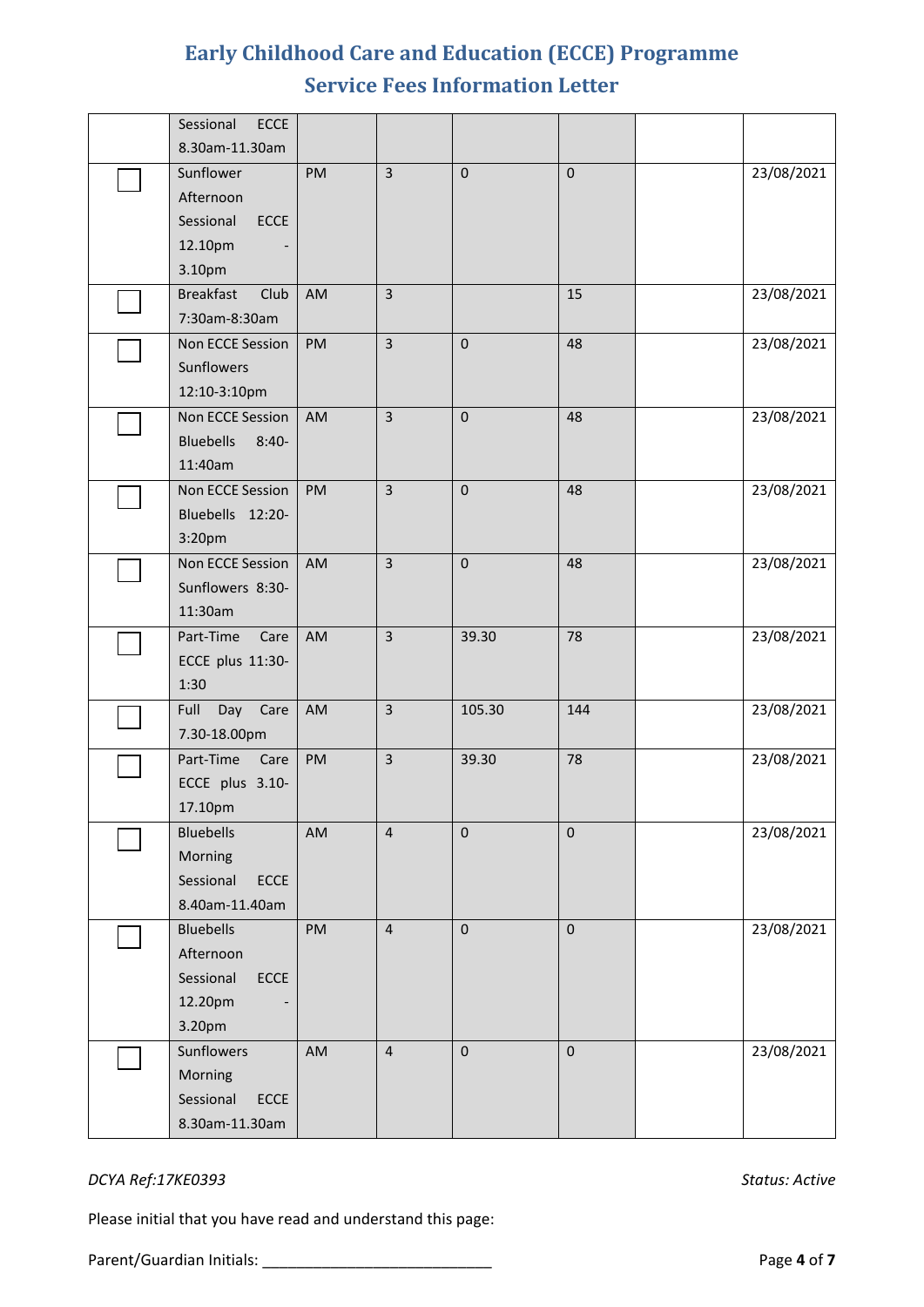| Sunflower<br>Afternoon<br>Sessional<br><b>ECCE</b><br>12.10pm<br>3.10pm   | PM | $\overline{\mathbf{4}}$ | $\pmb{0}$   | $\pmb{0}$   | 23/08/2021 |
|---------------------------------------------------------------------------|----|-------------------------|-------------|-------------|------------|
| <b>Breakfast</b><br>Club<br>7:30am-8:30am                                 | AM | $\sqrt{4}$              |             | 20          | 23/08/2021 |
| Non ECCE Session<br>Sunflowers 8:30-<br>11:30am                           | AM | $\overline{\mathbf{4}}$ | $\mathbf 0$ | 64          | 23/08/2021 |
| Non ECCE Session<br>Sunflowers<br>12:10-3:10pm                            | PM | $\overline{4}$          | $\mathbf 0$ | 64          | 23/08/2021 |
| Non ECCE Session<br><b>Bluebells</b><br>$8:40-$<br>11:40am                | AM | $\sqrt{4}$              | $\mathbf 0$ | 64          | 23/08/2021 |
| Non ECCE Session<br>Bluebells 12:20-<br>3:20pm                            | PM | $\sqrt{4}$              | $\mathbf 0$ | 64          | 23/08/2021 |
| Part-Time<br>Care<br>ECCE plus 11:30-<br>1:30                             | AM | $\overline{\mathbf{4}}$ | 52.40       | 104         | 23/08/2021 |
| Full<br>Day<br>Care<br>7.30-18.00pm                                       | AM | $\overline{4}$          | 140.40      | 192         | 23/08/2021 |
| Part-Time<br>Care<br>ECCE plus 3.10-<br>17.10pm                           | PM | $\sqrt{4}$              | 52.40       | 104         | 23/08/2021 |
| <b>Bluebells</b><br>Morning<br>Sessional<br><b>ECCE</b><br>8.40am-11.40am | AM | 5                       | $\pmb{0}$   | $\mathbf 0$ | 23/08/2021 |
| <b>Bluebells</b><br>Afternoon<br>Sessional<br>ECCE<br>12.20pm<br>3.20pm   | PM | 5                       | $\mathbf 0$ | $\pmb{0}$   | 23/08/2021 |
| Sunflowers<br>Morning<br>Sessional<br><b>ECCE</b><br>8.30am-11.30am       | AM | 5                       | $\pmb{0}$   | $\pmb{0}$   | 23/08/2021 |
| Sunflower<br>Afternoon                                                    | PM | 5                       | $\pmb{0}$   | $\pmb{0}$   | 23/08/2021 |

### *DCYA Ref:17KE0393 Status: Active*

Please initial that you have read and understand this page: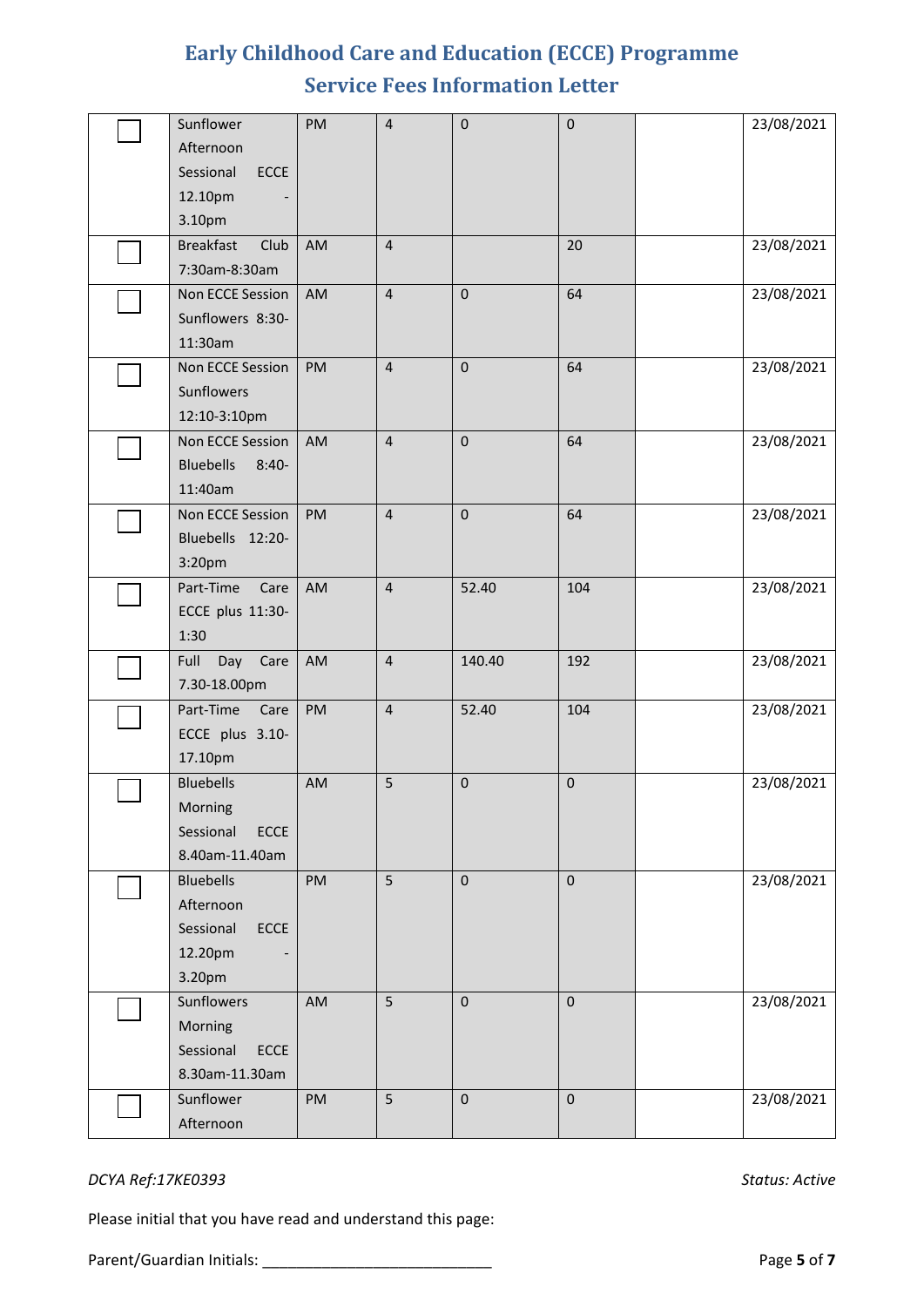| <b>ECCE</b><br>Sessional    |           |   |             |     |            |
|-----------------------------|-----------|---|-------------|-----|------------|
| 12.10pm                     |           |   |             |     |            |
| 3.10pm                      |           |   |             |     |            |
| <b>Breakfast</b><br>Club    | <b>AM</b> | 5 |             | 25  | 23/08/2021 |
| 7:30am-8:30am               |           |   |             |     |            |
| Non ECCE Session            | AM        | 5 | $\Omega$    | 80  | 23/08/2021 |
| Sunflowers 8:30-            |           |   |             |     |            |
| 11:30am                     |           |   |             |     |            |
| Non ECCE Session            | PM        | 5 | $\Omega$    | 80  | 23/08/2021 |
| Sunflowers                  |           |   |             |     |            |
| 12:10-3:10pm                |           |   |             |     |            |
| Non ECCE Session            | PM        | 5 | $\Omega$    | 80  | 23/08/2021 |
| Bluebells 12:20-            |           |   |             |     |            |
| 3:20pm                      |           |   |             |     |            |
| Non ECCE Session            | AM        | 5 | $\mathbf 0$ | 80  | 23/08/2021 |
| <b>Bluebells</b><br>$8:40-$ |           |   |             |     |            |
| 11:40am                     |           |   |             |     |            |
| Part-Time<br>Care           | AM        | 5 | 65.50       | 130 | 23/08/2021 |
| ECCE plus 11:30-            |           |   |             |     |            |
| 1:30                        |           |   |             |     |            |
| Full<br>Day<br>Care         | AM        | 5 | 175.50      | 240 | 23/08/2021 |
| 7.30-18.00pm                |           |   |             |     |            |
| Part-Time<br>Care           | PM        | 5 | 65.50       | 130 | 23/08/2021 |
| ECCE plus 3.10-             |           |   |             |     |            |
| 17.10pm                     |           |   |             |     |            |

### **Leaving the Service/Transfers:**

Should you wish to leave this Service you must **give four weeks written notice** to the manager. Patterns of 'non-attendance' will be queried and may result in your ECCE place being cancelled. Please speak to the Service Manager if for any reason your attendance pattern is not as first registered.

### **Queries**

If you have any queries or wish to discuss any of the above, please contact the Service Manager.

### **Alternatively, you could address queries to your local City/County Childcare Committee. A list of CCC contact details is available on** [www.myccc.ie](http://www.myccc.ie/)

Please read, sign and date two copies of this letter. Retain one copy and return one copy to the Service Manager. A signed copy must be kept on our files for verification purposes during funding compliance visits undertaken by Pobal, on behalf of the Department of Children & Youth Affairs (DCYA).

### *DCYA Ref:17KE0393 Status: Active*

Please initial that you have read and understand this page:

Parent/Guardian Initials: \_\_\_\_\_\_\_\_\_\_\_\_\_\_\_\_\_\_\_\_\_\_\_\_\_\_\_ Page **6** of **7**